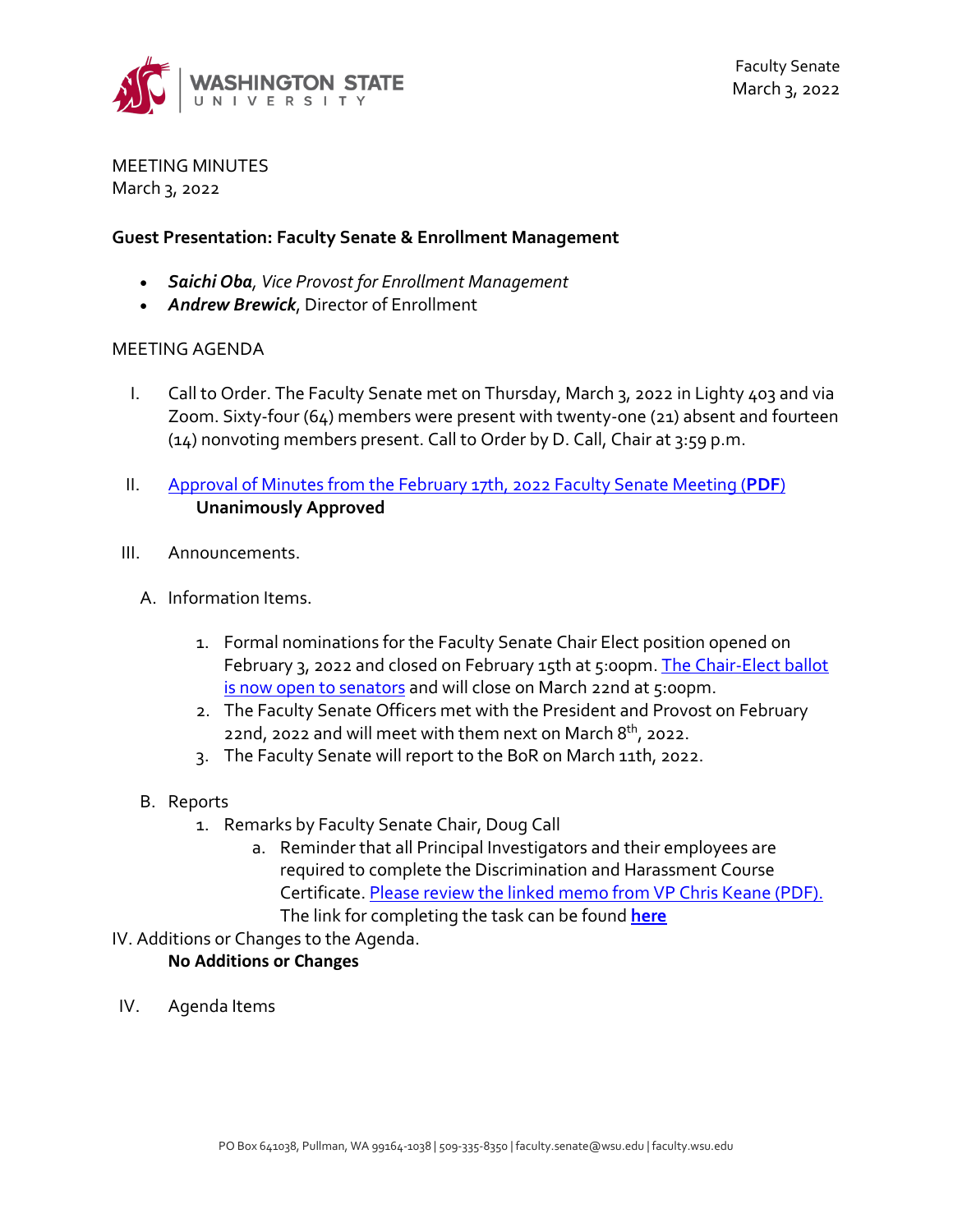

# A. Action Items

1. (Item # 2022.02.17\_161\_AAC) Undergraduate and Professional Major Change Bulletin No. 7 (Exhibit [161A](https://s3.wp.wsu.edu/uploads/sites/2135/2022/02/161A-upmcb-7-courses.pdf) \*161B (*[updated](https://s3.wp.wsu.edu/uploads/sites/2135/2022/02/UPMCB71.pdf)*). -E. Silva Lopez

**Concern:** dropping the physics prerequisite for the specific medical science program

**Response:** Because the basic medical science degree does not always require physics as a course moving forward, this may be why the program is dropping this requirement and rather relying on advising to support students on their program specific needs. -E. Roalson

**Motion Carried**; 43 approve; 9 reject.

2. (Item # 2022.02.17\_162\_GSC) Revision of requirements for the M.S. in Experimental Psychology (thesis); (Exhibit [162A](https://s3.wp.wsu.edu/uploads/sites/2135/2022/02/162A1.pdf) \*162B *[updated](https://s3.wp.wsu.edu/uploads/sites/2135/2022/02/162B1-1.pdf)*). -G. Wayman / E. Nicol

**Motion Carried**; 53 approved; o reject

- 3. (Item # 2022.02.17\_163\_GSC) Revisions to the Graduate School Policies & Procedures Manual (Exhibit [163A](https://s3.wp.wsu.edu/uploads/sites/2135/2022/02/163A1.pdf) [163B](https://s3.wp.wsu.edu/uploads/sites/2135/2022/02/163B1.pdf) [163C\)](https://s3.wp.wsu.edu/uploads/sites/2135/2022/02/2022-21.pdf). - G. Wayman / E. Nicol **Motion Carried**; 52 approved; 0 reject
- 4. (Item # 2022.02.17\_164\_GSC) Graduate Major Change Bulletin No. 7 (Exhibit [164A](https://s3.wp.wsu.edu/uploads/sites/2135/2022/02/164A-GMCB-7.pdf) [164B](https://s3.wp.wsu.edu/uploads/sites/2135/2022/02/164B1.pdf) [164C](https://s3.wp.wsu.edu/uploads/sites/2135/2022/02/164C1.pdf) [164D\)](https://s3.wp.wsu.edu/uploads/sites/2135/2022/02/164D1.pdf). - G. Wayman / E. Nicol **Motion Carried**; 53 approved; o reject
- 5. (Item # 2022.02.17\_165\_PHSC) Professional Health Sciences Major Change Bulletin No. 2 (Exhibit [165A](https://s3.wp.wsu.edu/uploads/sites/2135/2022/02/165A-PHSMCB-2-courses.pdf) [165B\)](https://s3.wp.wsu.edu/uploads/sites/2135/2022/02/165B-PHSMCB-2-requirements.pdf). - J. Mattoon **Motion Carried**; 54 approved; o reject
- 6. (Item # 2022.02.17\_167\_RAC) Committee Composition for the Research and Arts Committee (Exhibi[t 167A\)](https://s3.wp.wsu.edu/uploads/sites/2135/2022/02/02-10-1.pdf). T. Barry / J. Owen **Motion Carried**; 54 approved; o reject

## B. Discussion Items

1. (Item # 2022.03.03\_168\_GSC) Graduate Major Change Bulletin No. 8 (Exhibit [\(168A\)](https://s3.wp.wsu.edu/uploads/sites/2135/2022/02/168A-GMCB-8.pdf). -G. Wayman / E. Nicol

#### **No concerns**

- 2. (Item # 2022.03.03\_169\_AAC) Undergraduate and Professional Major Change Bulletin No. 8 (Exhibit [169A](https://s3.wp.wsu.edu/uploads/sites/2135/2022/02/169A-upmcb-8-courses.pdf) [169B\)](https://s3.wp.wsu.edu/uploads/sites/2135/2022/02/169B-upmcb-8-requirements.pdf). - E. Silva Lopez **No concerns**
- 3. (Item # 2022.03.03\_170\_AAC) Proposal to Establish new Rule 24 to provide basic information about tuition and fees, including relevant websites for students and others to reference (Exhibit [170A\)](https://s3.wp.wsu.edu/uploads/sites/2135/2022/02/170A1.pdf). -E. Silva Lopez **Clarification:** This rule also applies to the graduate school